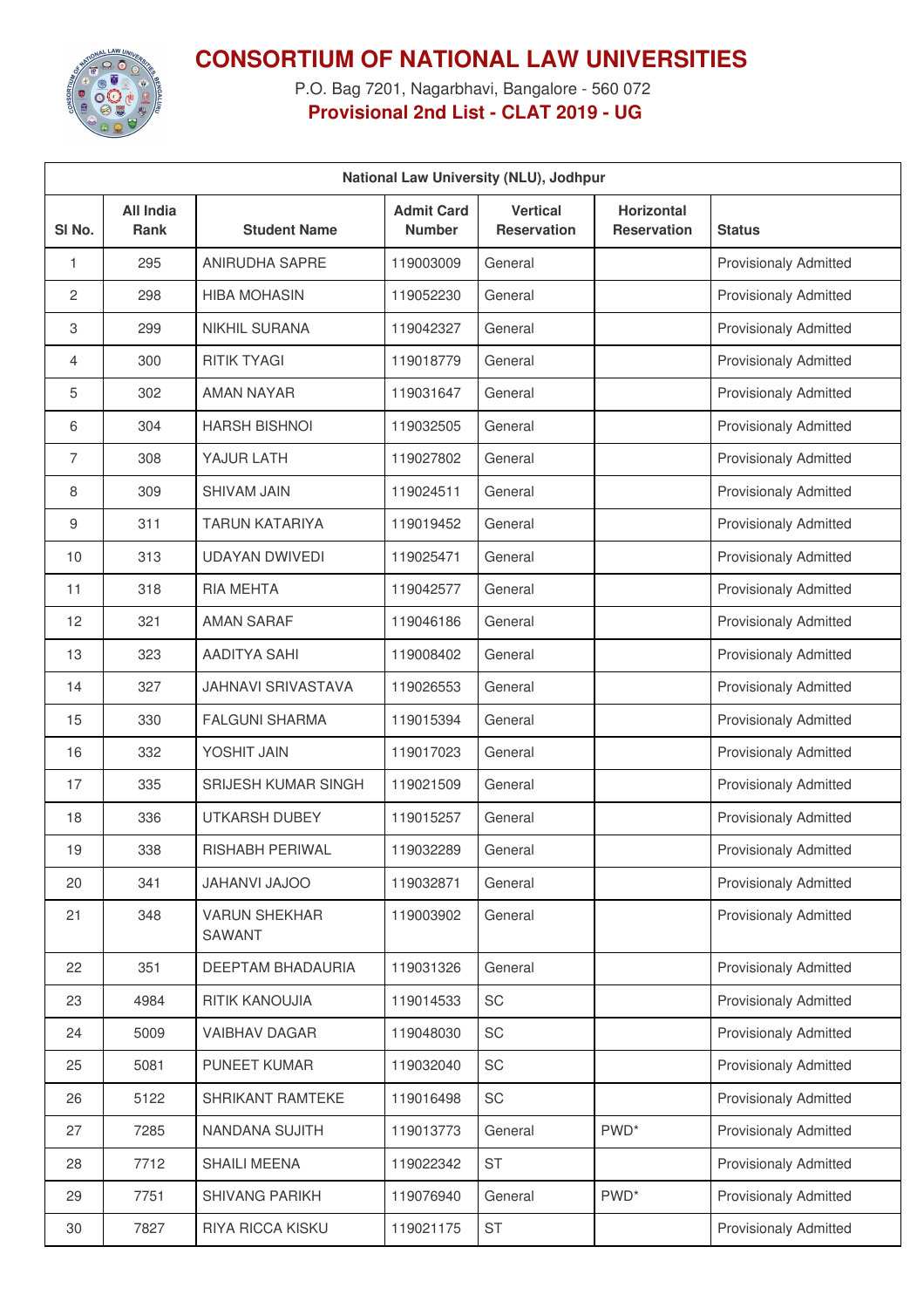| National Law University (NLU), Jodhpur |                          |                                                    |                                    |                                |                                         |                              |  |  |
|----------------------------------------|--------------------------|----------------------------------------------------|------------------------------------|--------------------------------|-----------------------------------------|------------------------------|--|--|
| SI <sub>No.</sub>                      | All India<br><b>Rank</b> | <b>Student Name</b>                                | <b>Admit Card</b><br><b>Number</b> | Vertical<br><b>Reservation</b> | <b>Horizontal</b><br><b>Reservation</b> | <b>Status</b>                |  |  |
| 31                                     | 7835                     | PRINCE MEENA                                       | 19052791                           | <b>ST</b>                      |                                         | <b>Provisionaly Admitted</b> |  |  |
| 32                                     | 8468                     | KHANDATE<br><b>GUNJANSINGH</b><br><b>UDAYSINGH</b> | 119010658                          | <b>ST</b>                      |                                         | <b>Provisionaly Admitted</b> |  |  |

## **Status of provisionally admitted students in the first list - UG**

|                | National Law University (NLU), Jodhpur |                            |                                    |                                       |                                  |                              |  |  |
|----------------|----------------------------------------|----------------------------|------------------------------------|---------------------------------------|----------------------------------|------------------------------|--|--|
| SI No.         | <b>All India</b><br>Rank               | <b>Student Name</b>        | <b>Admit Card</b><br><b>Number</b> | <b>Vertical</b><br><b>Reservation</b> | Horizontal<br><b>Reservation</b> | <b>Status</b>                |  |  |
| 1              | 76                                     | <b>VAIBHAV YADAV</b>       | 119012598                          | General                               |                                  | Vacant                       |  |  |
| $\overline{c}$ | 129                                    | ARADHYA TRIVEDI            | 119038713                          | General                               |                                  | Sought Upgradation           |  |  |
| 3              | 132                                    | <b>DEEPALI BHANDARI</b>    | 119065394                          | General                               |                                  | Sought Upgradation           |  |  |
| 4              | 133                                    | SIDDHANT SHARMA            | 119048593                          | General                               |                                  | Sought Upgradation           |  |  |
| 5              | 145                                    | DIVYANSHU SHARMA           | 119005522                          | General                               |                                  | Vacant                       |  |  |
| 6              | 146                                    | <b>ADITHYA HEGDE</b>       | 119002855                          | General                               |                                  | Vacant                       |  |  |
| 7              | 154                                    | SOMANSHU SHUKLA            | 119000903                          | General                               |                                  | Vacant                       |  |  |
| 8              | 173                                    | ADITYA MAHESHWARI          | 119015385                          | General                               |                                  | Sought Upgradation           |  |  |
| 9              | 181                                    | PARTH GOYAL                | 119030226                          | General                               |                                  | <b>Provisionaly Admitted</b> |  |  |
| 10             | 194                                    | PALAK JHALANI              | 119030095                          | General                               |                                  | <b>Provisionaly Admitted</b> |  |  |
| 11             | 204                                    | <b>DISHA KARAMCHANDANI</b> | 119021000                          | General                               |                                  | <b>Provisionaly Admitted</b> |  |  |
| 12             | 206                                    | PRANIKA GOEL               | 119024886                          | General                               |                                  | Vacant                       |  |  |
| 13             | 207                                    | ADITYA RAJ SHARMA          | 119028379                          | General                               |                                  | Vacant                       |  |  |
| 14             | 208                                    | <b>TUSHAR KRISHNA</b>      | 119028108                          | General                               |                                  | Vacant                       |  |  |
| 15             | 209                                    | RICHIK DADHICH             | 119007757                          | General                               |                                  | <b>Provisionaly Admitted</b> |  |  |
| 16             | 210                                    | SHRIJAYA SINGH             | 119030615                          | General                               |                                  | Vacant                       |  |  |
| 17             | 211                                    | <b>URJA THAKKAR</b>        | 119011768                          | General                               |                                  | Vacant                       |  |  |
| 18             | 212                                    | <b>BHANU JINDAL</b>        | 119006745                          | General                               |                                  | <b>Provisionaly Admitted</b> |  |  |
| 19             | 213                                    | DEESHA D RESHMI            | 119003414                          | General                               |                                  | <b>Provisionaly Admitted</b> |  |  |
| 20             | 215                                    | AANISH AGGARWAL            | 119024464                          | General                               |                                  | Vacant                       |  |  |
| 21             | 216                                    | <b>JOHN NOBLE</b>          | 119026399                          | General                               |                                  | Vacant                       |  |  |
| 22             | 217                                    | <b>UDISHA MISHRA</b>       | 119001845                          | General                               |                                  | Vacant                       |  |  |
| 23             | 218                                    | NEHA JHUNJHUNUWALA         | 119032775                          | General                               |                                  | Vacant                       |  |  |
| 24             | 219                                    | ENAKSH SRIVASTAVA          | 119002398                          | General                               |                                  | Vacant                       |  |  |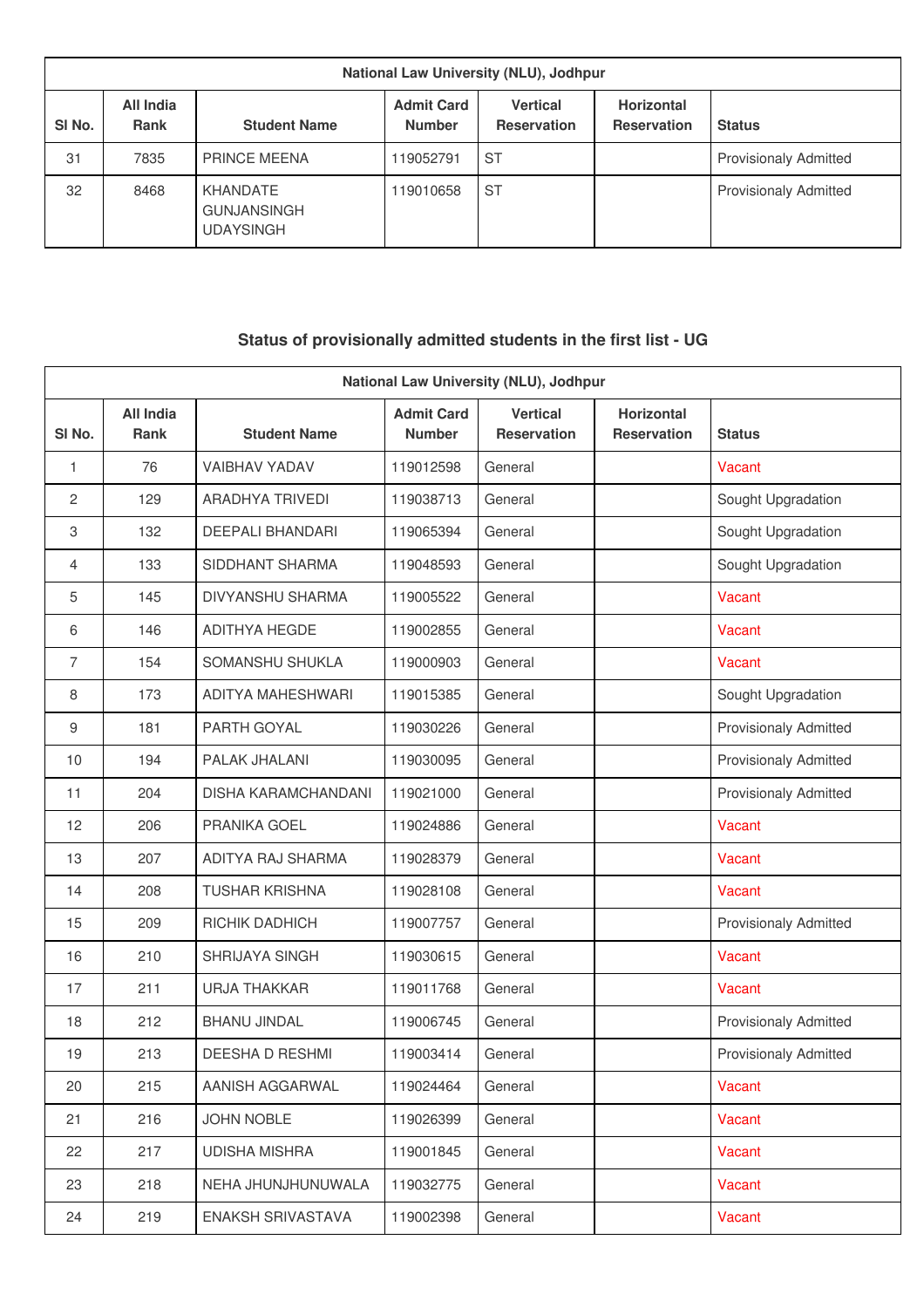| National Law University (NLU), Jodhpur |                                 |                         |                                    |                                       |                                         |                              |  |
|----------------------------------------|---------------------------------|-------------------------|------------------------------------|---------------------------------------|-----------------------------------------|------------------------------|--|
| SI No.                                 | <b>All India</b><br><b>Rank</b> | <b>Student Name</b>     | <b>Admit Card</b><br><b>Number</b> | <b>Vertical</b><br><b>Reservation</b> | <b>Horizontal</b><br><b>Reservation</b> | <b>Status</b>                |  |
| 25                                     | 220                             | <b>VISHAL CHOUDHURY</b> | 119025058                          | General                               |                                         | Vacant                       |  |
| 26                                     | 221                             | AASTHA DUBEY            | 119010599                          | General                               |                                         | Vacant                       |  |
| 27                                     | 222                             | <b>ANSHUPAL SINGH</b>   | 119020253                          | General                               |                                         | Sought Upgradation           |  |
| 28                                     | 223                             | <b>SAMPRITI</b>         | 119016405                          | General                               |                                         | Vacant                       |  |
| 29                                     | 226                             | SHARIQUE UDDIN          | 119016512                          | General                               |                                         | Vacant                       |  |
| 30                                     | 227                             | PRIYANSH AGARWAL        | 119009317                          | General                               |                                         | Sought Upgradation           |  |
| 31                                     | 228                             | NIMISHA NAGPAL          | 119062455                          | General                               |                                         | Sought Upgradation           |  |
| 32                                     | 229                             | ARADHYA DIXIT           | 119001983                          | General                               |                                         | Sought Upgradation           |  |
| 33                                     | 230                             | MONISH KUMAR PATWA      | 119034696                          | General                               |                                         | <b>Provisionaly Admitted</b> |  |
| 34                                     | 231                             | ANANYA AWASTHI          | 119033410                          | General                               |                                         | Sought Upgradation           |  |
| 35                                     | 232                             | <b>GAURI SHARMA</b>     | 119014655                          | General                               |                                         | Sought Upgradation           |  |
| 36                                     | 233                             | <b>MANSI TIWARI</b>     | 119061319                          | General                               |                                         | <b>Provisionaly Admitted</b> |  |
| 37                                     | 234                             | <b>METTA SURAJ</b>      | 119019603                          | General                               |                                         | Sought Upgradation           |  |
| 38                                     | 236                             | <b>SUSHOVAN PATNAIK</b> | 119020149                          | General                               |                                         | Sought Upgradation           |  |
| 39                                     | 237                             | <b>GARIMA CHAUHAN</b>   | 119020778                          | General                               |                                         | <b>Provisionaly Admitted</b> |  |
| 40                                     | 239                             | <b>EISHAN MEHTA</b>     | 119023717                          | General                               |                                         | Sought Upgradation           |  |
| 41                                     | 240                             | <b>SHREYA</b>           | 119032674                          | General                               |                                         | Sought Upgradation           |  |
| 42                                     | 241                             | <b>VIDIT PARTH</b>      | 119008760                          | General                               |                                         | Vacant                       |  |
| 43                                     | 242                             | <b>HIMANSHU RANJAN</b>  | 119012307                          | General                               |                                         | Sought Upgradation           |  |
| 44                                     | 243                             | RIA AJAY CHAUDHARY      | 119023253                          | General                               |                                         | Sought Upgradation           |  |
| 45                                     | 245                             | NAVYA BHANDARI          | 119064004                          | General                               |                                         | Sought Upgradation           |  |
| 46                                     | 246                             | PRATYUSH NIGAM          | 119013439                          | General                               |                                         | Sought Upgradation           |  |
| 47                                     | 249                             | CHETANYA MITTAL         | 119048265                          | General                               |                                         | Vacant                       |  |
| 48                                     | 251                             | <b>VISHAL BANG</b>      | 119027828                          | General                               |                                         | <b>Provisionaly Admitted</b> |  |
| 49                                     | 252                             | RAHUL RAO               | 119001298                          | General                               |                                         | Sought Upgradation           |  |
| 50                                     | 253                             | <b>VISHNUM</b>          | 119045879                          | General                               |                                         | Sought Upgradation           |  |
| 51                                     | 254                             | SARVAGYA VERMA          | 119011071                          | General                               |                                         | Sought Upgradation           |  |
| 52                                     | 258                             | ANIKET                  | 119002544                          | General                               |                                         | Sought Upgradation           |  |
| 53                                     | 259                             | <b>TISHA GUPTA</b>      | 119027643                          | General                               |                                         | <b>Provisionaly Admitted</b> |  |
| 54                                     | 261                             | <b>BHAVYA KANSARA</b>   | 119039460                          | General                               |                                         | <b>Provisionaly Admitted</b> |  |
| 55                                     | 262                             | KAVYA ARORA             | 119025598                          | General                               |                                         | Sought Upgradation           |  |
| 56                                     | 264                             | KARTIKEYA PRAKASH       | 119042671                          | General                               |                                         | Sought Upgradation           |  |
| 57                                     | 266                             | <b>ISHAN KHARE</b>      | 119037017                          | General                               |                                         | Sought Upgradation           |  |
| 58                                     | 268                             | SARANSH KHANDELWAL      | 119022920                          | General                               |                                         | Sought Upgradation           |  |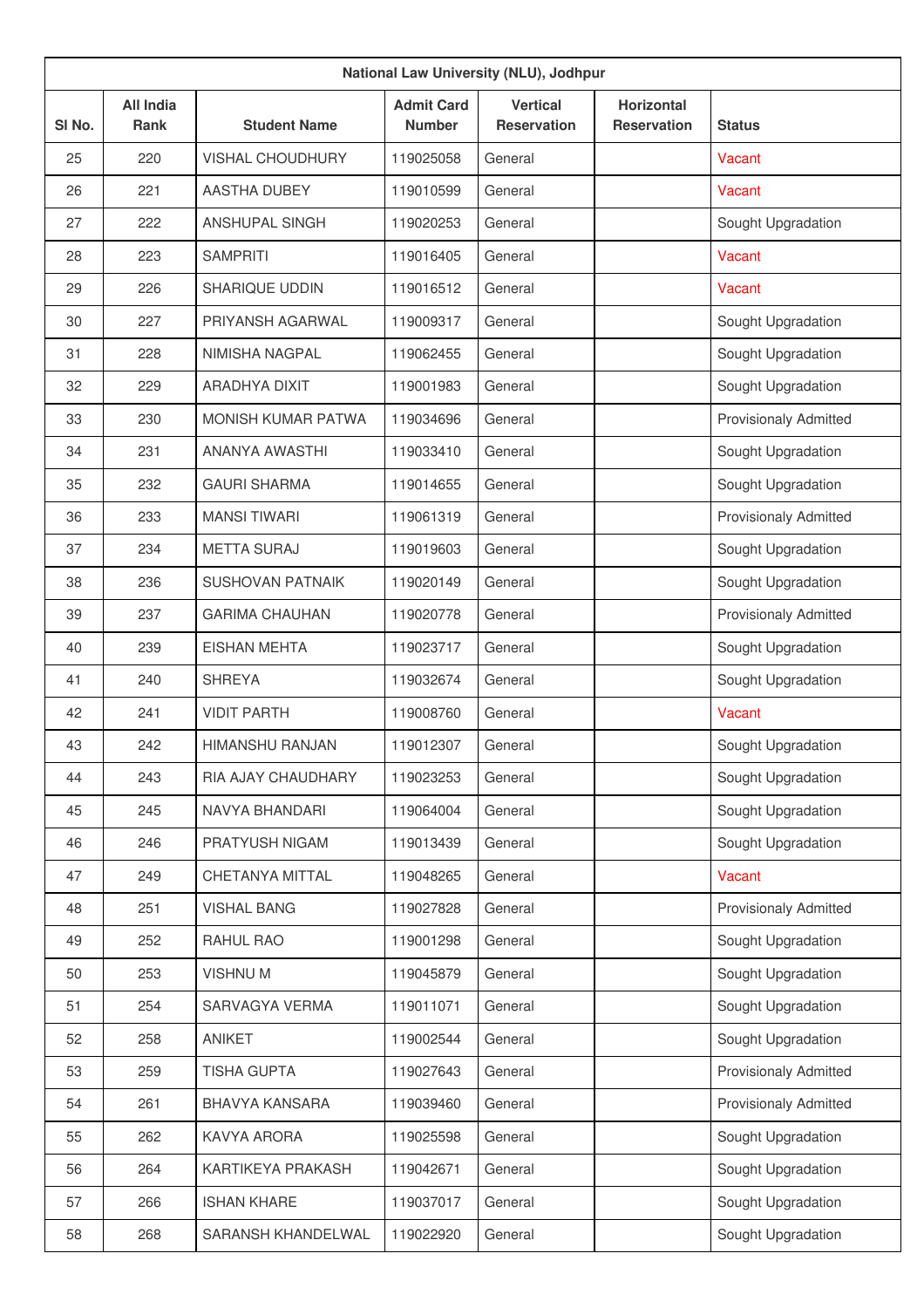| National Law University (NLU), Jodhpur |                          |                                        |                                    |                                       |                                  |                              |  |
|----------------------------------------|--------------------------|----------------------------------------|------------------------------------|---------------------------------------|----------------------------------|------------------------------|--|
| SI <sub>No.</sub>                      | <b>All India</b><br>Rank | <b>Student Name</b>                    | <b>Admit Card</b><br><b>Number</b> | <b>Vertical</b><br><b>Reservation</b> | Horizontal<br><b>Reservation</b> | <b>Status</b>                |  |
| 59                                     | 269                      | <b>OJASAV CHITRANSHI</b>               | 119004374                          | General                               |                                  | Sought Upgradation           |  |
| 60                                     | 270                      | <b>NANDINI KAUSHIK</b>                 | 119008545                          | General                               |                                  | Sought Upgradation           |  |
| 61                                     | 271                      | SHUKTIZ SINHA                          | 119012898                          | General                               |                                  | Sought Upgradation           |  |
| 62                                     | 273                      | SAMARTH AGARWAL                        | 119005364                          | General                               |                                  | Sought Upgradation           |  |
| 63                                     | 275                      | <b>NIDHI LAKHOTIA</b>                  | 119019397                          | General                               |                                  | <b>Provisionaly Admitted</b> |  |
| 64                                     | 276                      | SHREEYA KOTNIS                         | 119008193                          | General                               |                                  | Sought Upgradation           |  |
| 65                                     | 278                      | SHREYA VARSHNEY                        | 119021839                          | General                               |                                  | Vacant                       |  |
| 66                                     | 279                      | <b>ANUSHKA GUPTA</b>                   | 119004275                          | General                               |                                  | Vacant                       |  |
| 67                                     | 281                      | <b>GOURI SREEKUMAR</b>                 | 119005625                          | General                               |                                  | Sought Upgradation           |  |
| 68                                     | 282                      | <b>ANSHUL VASHISTHA</b>                | 119024124                          | General                               |                                  | <b>Provisionaly Admitted</b> |  |
| 69                                     | 288                      | <b>RISHABH JAIN</b>                    | 119020792                          | General                               |                                  | <b>Provisionaly Admitted</b> |  |
| 70                                     | 289                      | <b>SHIVANGI PALIWAL</b>                | 119025698                          | General                               |                                  | Sought Upgradation           |  |
| 71                                     | 290                      | <b>CHARU SHARMA</b>                    | 119019228                          | General                               |                                  | <b>Provisionaly Admitted</b> |  |
| 72                                     | 291                      | <b>KIRTI HARIT</b>                     | 119025059                          | General                               |                                  | Sought Upgradation           |  |
| 73                                     | 292                      | <b>LOKESH BISHNOI</b>                  | 119034046                          | General                               |                                  | <b>Provisionaly Admitted</b> |  |
| 74                                     | 293                      | <b>SAKSHAM DUBEY</b>                   | 119006033                          | General                               |                                  | Sought Upgradation           |  |
| 75                                     | 294                      | PRATHAM PRATAP<br><b>MOHANTY</b>       | 119016554                          | General                               |                                  | Sought Upgradation           |  |
| 76                                     | 2268                     | <b>KARUNAKAR</b>                       | 119013661                          | SC                                    |                                  | <b>Provisionaly Admitted</b> |  |
| 77                                     | 2444                     | <b>VISHAKHA MAHICHA</b>                | 119071967                          | General                               | PWD <sup>*</sup>                 | Vacant                       |  |
| 78                                     | 3170                     | <b>ANJALI SINGARIYA</b>                | 119032932                          | SC                                    |                                  | Vacant                       |  |
| 79                                     | 3440                     | DAKSHA BAIRWA                          | 119033757                          | SC                                    |                                  | <b>Provisionaly Admitted</b> |  |
| 80                                     | 4084                     | <b>JATIN KARELA</b>                    | 119003189                          | SC                                    |                                  | <b>Provisionaly Admitted</b> |  |
| 81                                     | 4097                     | AAYUSH LADDHA                          | 119056341                          | General                               | PWD <sup>*</sup>                 | <b>Provisionaly Admitted</b> |  |
| 82                                     | 4202                     | RAGHAV SHARMA                          | 119045615                          | General                               | PWD <sup>*</sup>                 | Sought Upgradation           |  |
| 83                                     | 4347                     | <b>GUNJAN ROHIT</b>                    | 119023309                          | SC                                    |                                  | Vacant                       |  |
| 84                                     | 4349                     | SUKHVIR SINGH                          | 119001725                          | SC                                    |                                  | Sought Upgradation           |  |
| 85                                     | 4350                     | YUVRAJ TENGURIYA                       | 119047226                          | SC                                    |                                  | Sought Upgradation           |  |
| 86                                     | 4493                     | <b>SIMRAN SINGH</b>                    | 119034325                          | SC                                    |                                  | Sought Upgradation           |  |
| 87                                     | 4533                     | <b>JIGME PALZER</b><br><b>TSHERING</b> | 119013555                          | <b>ST</b>                             |                                  | Vacant                       |  |
| 88                                     | 4593                     | NISHANT KUMAR                          | 119000167                          | SC                                    |                                  | <b>Provisionaly Admitted</b> |  |
| 89                                     | 4607                     | <b>NAKUL SINGH</b>                     | 119016582                          | SC                                    |                                  | Sought Upgradation           |  |
| 90                                     | 4640                     | ANUSHKA TANWAR                         | 119033648                          | SC                                    |                                  | Provisionaly Admitted        |  |
| 91                                     | 4661                     | HARSHDEEP DAYAL                        | 119006082                          | SC                                    |                                  | Provisionaly Admitted        |  |